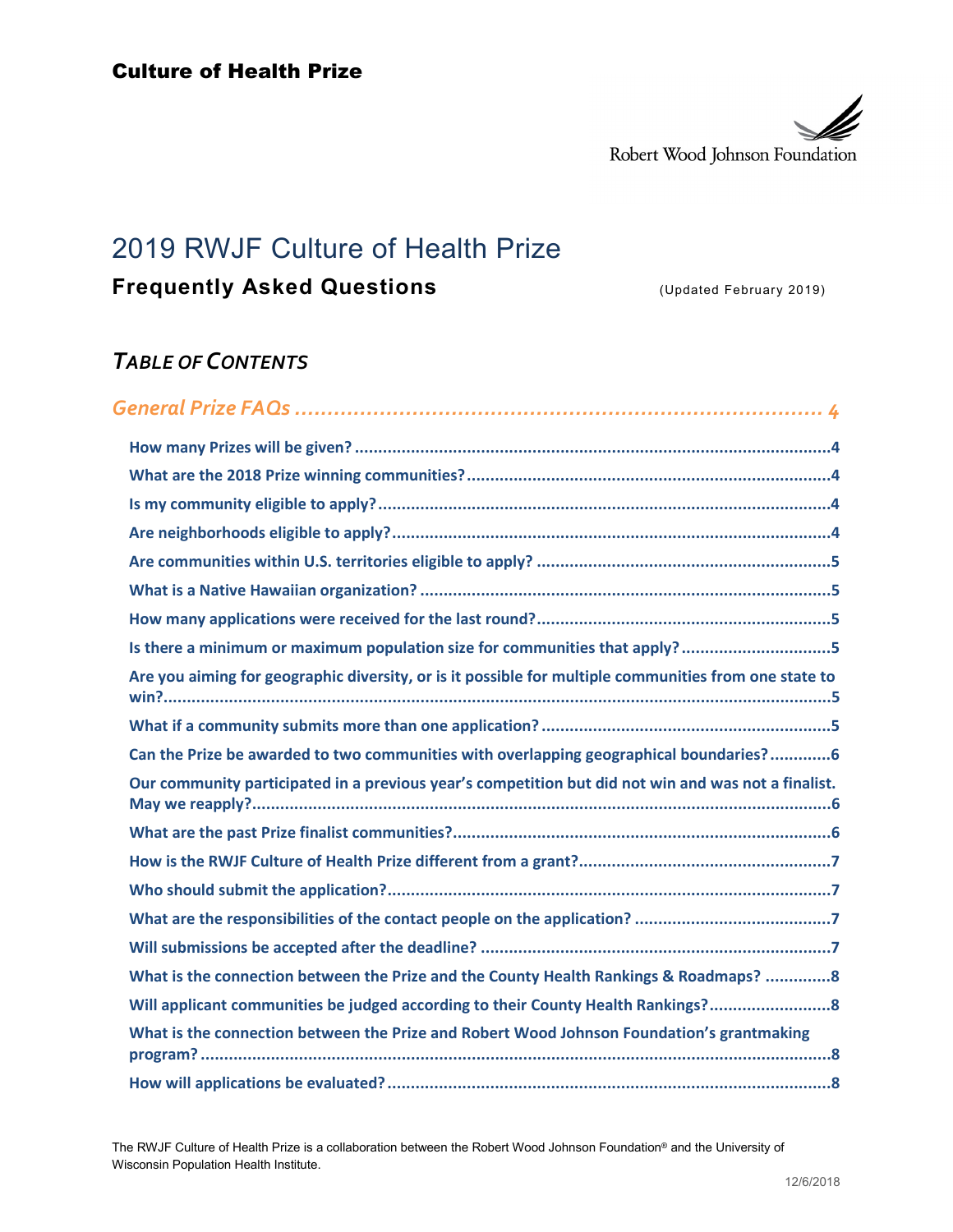| Who are the national experts that are involved in the Prize selection process?                                                                                                                    |
|---------------------------------------------------------------------------------------------------------------------------------------------------------------------------------------------------|
|                                                                                                                                                                                                   |
|                                                                                                                                                                                                   |
|                                                                                                                                                                                                   |
| What is expected of communities that win the RWJF Culture of Health Prize? 11                                                                                                                     |
| My community may not be quite ready to submit this year. How much do the criteria and selection<br>process change from year to year? Could we use the criteria as guideposts for our readiness?12 |
| We are interested in improving our application. Is there a way to find out why our community did                                                                                                  |
| Will there be a Call for Applications for the RWJF Culture of Health Prize released for 2020?12                                                                                                   |
|                                                                                                                                                                                                   |
|                                                                                                                                                                                                   |
| Do we need accomplishments in all four factor areas of the County Health Rankings model in order                                                                                                  |
| We are having a hard time deciding on just four accomplishments to feature. What do you suggest?                                                                                                  |
| What are excluded or marginalized populations as referenced in the Prize criteria?13                                                                                                              |
| What are policy and systems changes as referenced in the Prize criteria? 13                                                                                                                       |
| What if our community hasn't yet undertaken work in the area of policy and systems change? 13                                                                                                     |
| What type of data should a community be ready to submit with their application? 14                                                                                                                |
| Our community uses a collective impact approach. How should we represent this in our Prize                                                                                                        |
| Communities benefit from many different types of partnerships and collaborations, including those<br>with organizations located outside their geopolitical boundaries. May we consider such       |
| What is the ideal number of partners to involve in a successful application?14                                                                                                                    |
| Do judges give preference to applications that emphasize well-established policies, programs, or                                                                                                  |
|                                                                                                                                                                                                   |
|                                                                                                                                                                                                   |
|                                                                                                                                                                                                   |
|                                                                                                                                                                                                   |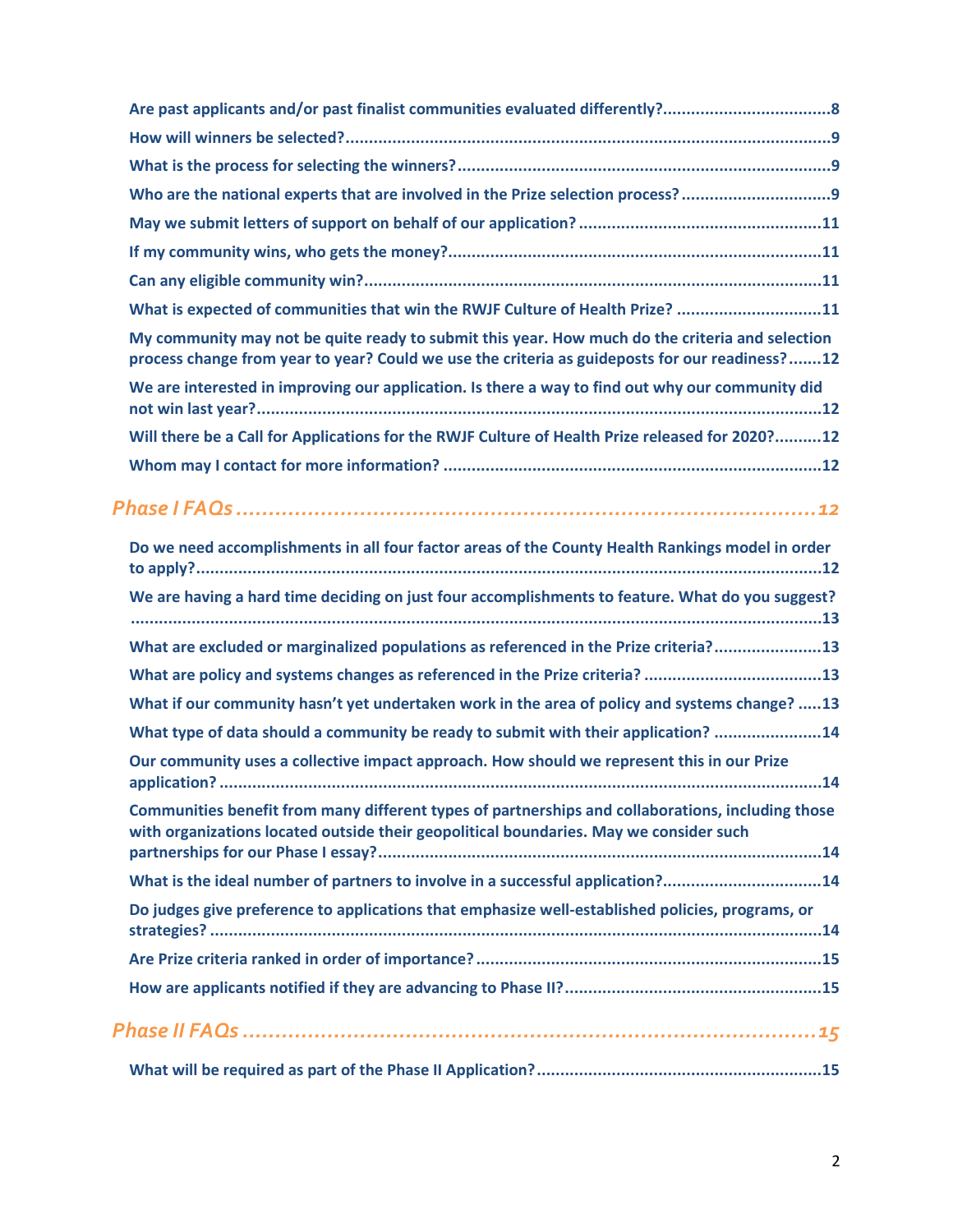| Should the Phase II essay include a statement of how we intend to use the Prize money should we                                                                                              |
|----------------------------------------------------------------------------------------------------------------------------------------------------------------------------------------------|
|                                                                                                                                                                                              |
| Could you recommend a quick, easy, and inexpensive way to create a community video? 16                                                                                                       |
|                                                                                                                                                                                              |
| The videos featuring the winning communities on the RWJF website are very well done. Are these<br>videos submitted by communities as part of their applications or are they produced for the |
| Should the community video focus on the four accomplishments from the Phase I application or                                                                                                 |
| Are past Prize winners available to provide advice or guidance to future applicants?16                                                                                                       |
| May the primary or alternate contact organizations serve as the Prize recipient and receive the                                                                                              |
|                                                                                                                                                                                              |
|                                                                                                                                                                                              |
|                                                                                                                                                                                              |
|                                                                                                                                                                                              |
|                                                                                                                                                                                              |
|                                                                                                                                                                                              |
|                                                                                                                                                                                              |
|                                                                                                                                                                                              |
|                                                                                                                                                                                              |
|                                                                                                                                                                                              |
|                                                                                                                                                                                              |
|                                                                                                                                                                                              |
|                                                                                                                                                                                              |
|                                                                                                                                                                                              |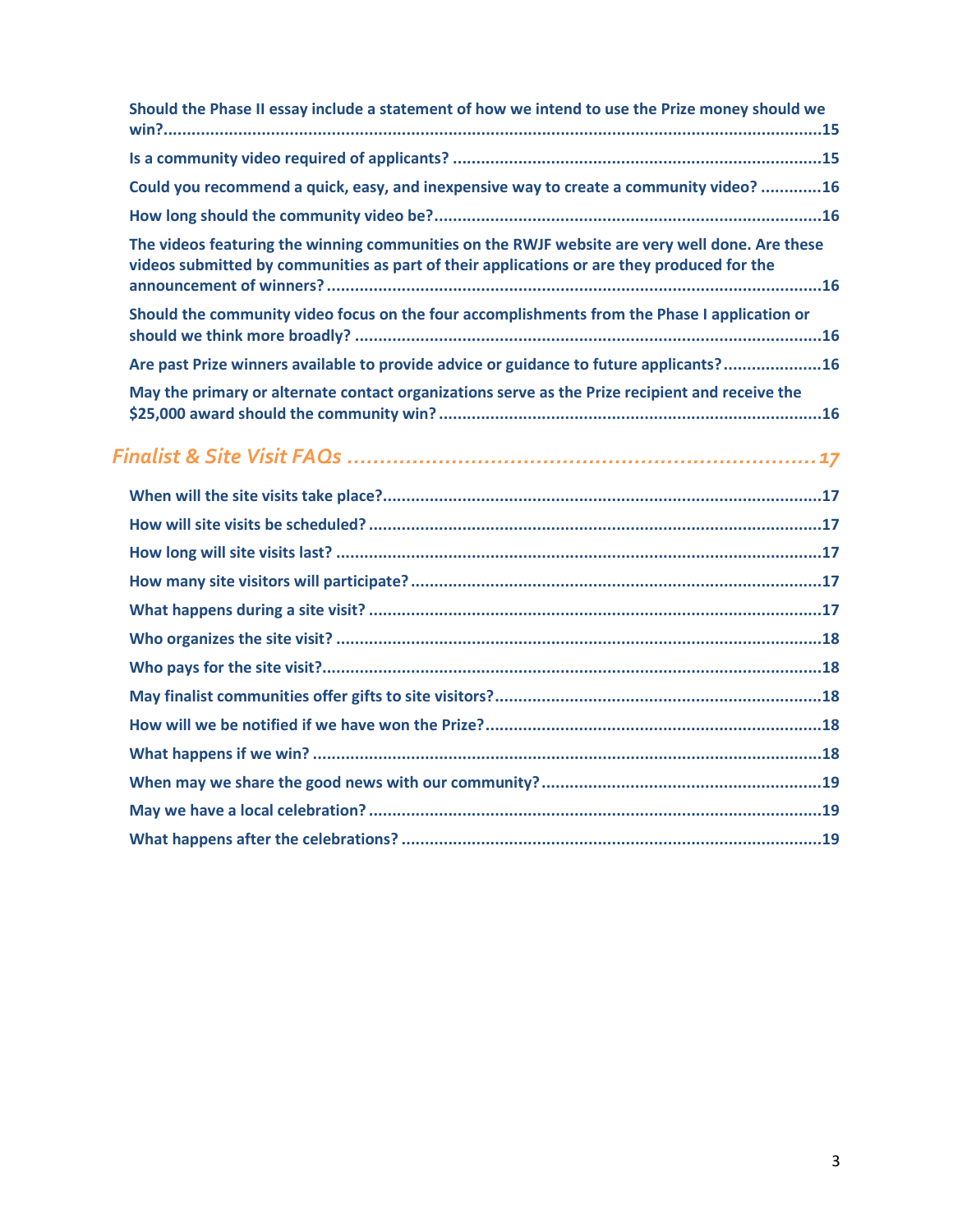# <span id="page-3-0"></span>*General Prize FAQs*

# <span id="page-3-1"></span>**How many Prizes will be given?**

Up to ten \$25,000 Prizes will be awarded. Each applicant community will designate a local U.S. governmental entity or tax exempt public charity operating in its community to accept the Prize funds on the community's behalf, should they win.

# <span id="page-3-2"></span>**What are the 2018 Prize winning communities?**

The four 2018 Prize winning communities are:

- Cicero, IL
- Eatonville, FL
- Klamath County, OR
- San Antonio, TX

#### <span id="page-3-3"></span>**Is my community eligible to apply?**

The RWJF Culture of Health Prize honors geographically defined jurisdictions within the United States\* that fall into one of the following categories:

- City, town, village, borough, or other municipality with a publicly elected governing body
- County or parish
- Federally-recognized tribe or a state-designated Indian reservation
- Native Hawaiian organization serving and representing the interests of Native Hawaiians in Hawaii
- Region defined as geographically contiguous municipalities, counties, and/or reservations

*\** Communities within U.S. territories are welcome to apply. Communities in places that may have unique governance structures (such as U.S. territories, Alaska, and Hawaii) should contact the Prize program with eligibility questions well in advance of the application deadline.

For the purposes of applying, a "publicly elected governing body" refers to a general purpose body that is chosen through publicly-held elections and has law making authority over a municipality. For example, this definition would include unincorporated municipalities with elected councils but excludes community boards with appointed members, school districts, parks districts, or other special districts. Submissions representing the work of a single organization will not be considered. Neighborhoods and states are not eligible to apply.

#### <span id="page-3-4"></span>**Are neighborhoods eligible to apply?**

Neighborhoods are not eligible to apply. While neighborhoods may not apply on their own, the work of neighborhoods absolutely can be featured as part of the broader efforts being undertaken in towns and cities.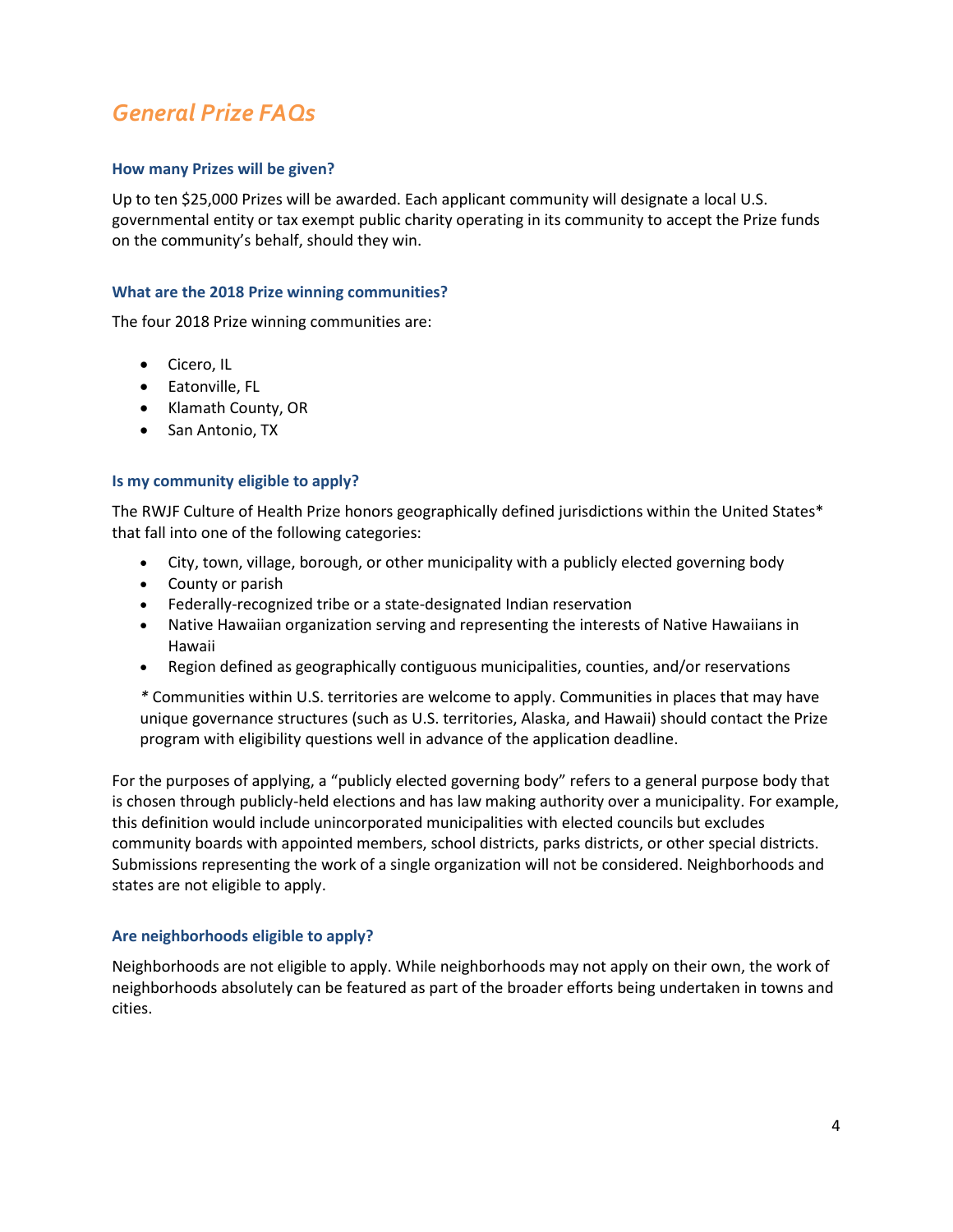#### <span id="page-4-0"></span>**Are communities within U.S. territories eligible to apply?**

Yes. Communities within the territories administered by the United States are welcome to apply including, but not limited to, American Samoa, Federated States of Micronesia, Guam, Marshall Islands, Northern Mariana Islands, Palau, Puerto Rico, and the U.S. Virgin Islands.

#### <span id="page-4-1"></span>**What is a Native Hawaiian organization?**

"Native Hawaiian" means any individual who is a citizen of the United States and a descendant of the aboriginal people who, prior to 1778, occupied and exercised sovereignty in the area that now comprises the State of Hawaii, as evidenced by (A) genealogical records; (B) Kupuna (elders) or Kamaaina (long-term community residents) verification; or (C) certified birth records.

Native Hawaiian organization means a private nonprofit organization that (A) serves the interests of Native Hawaiians; (B) has Native Hawaiians in substantive and policymaking positions within the organization; and (C) is recognized by the Governor of Hawaii for the purpose of planning, conducting, or administering programs (or portions of programs) for the benefit of Native Hawaiians. See, e.g. [U.S.](http://codes.findlaw.com/us/title-20-education/20-usc-sect-7517.html)  [Code, Title 20, Section 7517.](http://codes.findlaw.com/us/title-20-education/20-usc-sect-7517.html)

#### <span id="page-4-2"></span>**How many applications were received for the last round?**

For the 2018 competition, 190 applications were received.

#### <span id="page-4-3"></span>**Is there a minimum or maximum population size for communities that apply?**

No. The program invites applications from all communities that meet the eligibility requirements regardless of population size.

# <span id="page-4-4"></span>**Are you aiming for geographic diversity, or is it possible for multiple communities from one state to win?**

Our primary goal is to recognize communities that are working on the forefront of health and community improvement to build a Culture of Health as exemplified by the six Prize criteria. Thus, multiple communities from the same state can apply and win. Each applicant will be judged individually against the six Prize criteria, not in relation to other applicants or winners located in similar geographic areas.

#### <span id="page-4-5"></span>**What if a community submits more than one application?**

Collaboration within communities is strongly encouraged, and judges will look favorably on applicants that have done the legwork to bring diverse organizations and partnerships together for a single Phase I submission. In the event there are multiple applications from one community and/or overlapping jurisdictions, each application will be reviewed independently. If two or more applications from the same community are advanced to Phase II, applicants will be encouraged to work together to submit one Phase II application on behalf of the whole community.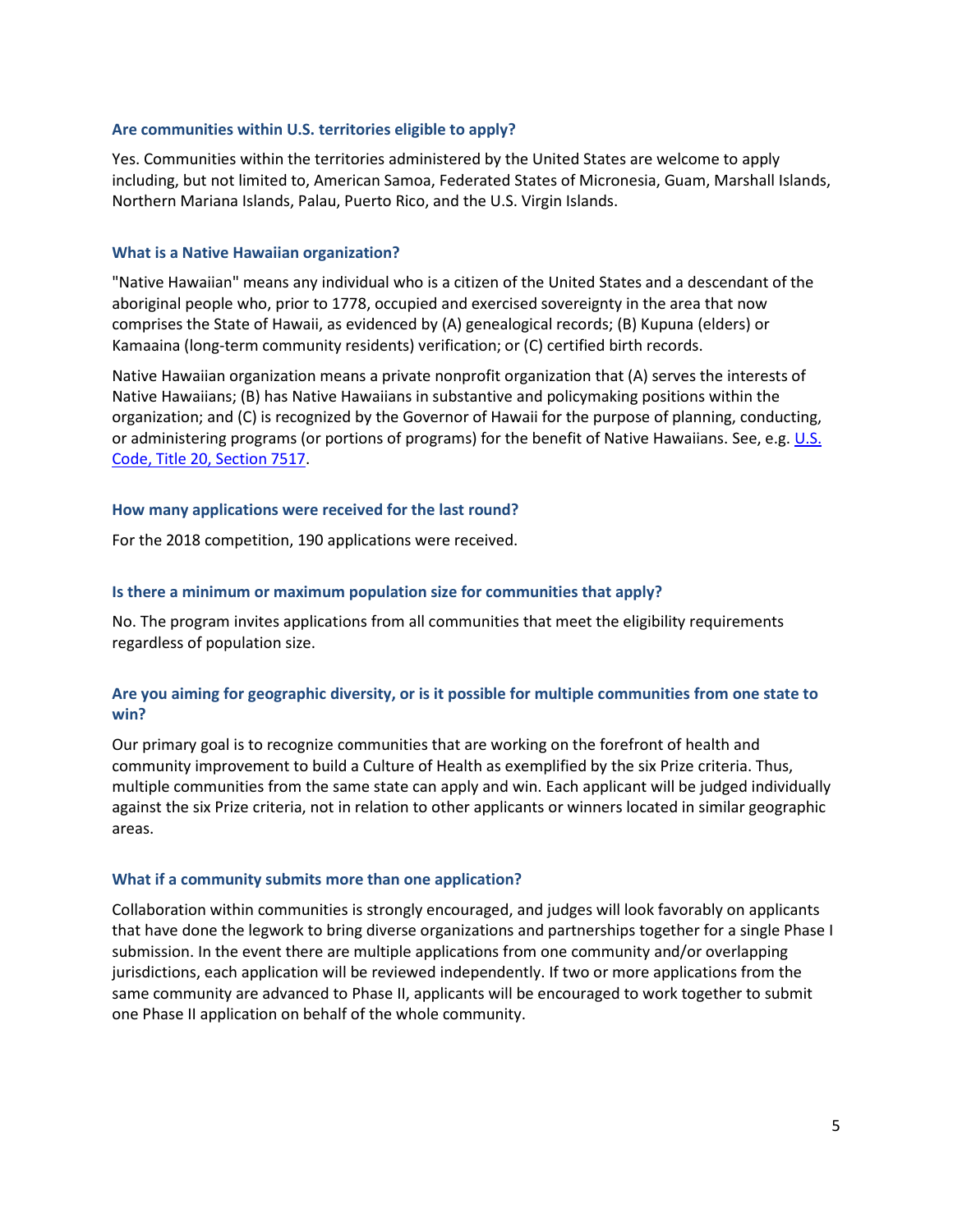### <span id="page-5-0"></span>**Can the Prize be awarded to two communities with overlapping geographical boundaries?**

The Prize is a community-wide award based on a geographical jurisdiction, and it is possible that the Prize can be awarded to two communities with overlapping geographical boundaries if both communities exemplify the Prize criteria, have unique stories and lessons to share, and are engaged in work that fully reflects the submission's eligibility category. For example, a county application that includes a Prize-winning city within its boundaries would be eligible to win for their accomplishments at the county-wide level. A community that is fully geographically encompassed by a larger Prize-winning jurisdiction (e.g., a city within a winning county, or a county within a winning region) is eligible if the larger Prize-winning jurisdiction did not feature the accomplishments of the smaller jurisdiction prominently in the inaugural Prize-winning application.

# <span id="page-5-1"></span>**Our community participated in a previous year's competition but did not win and was not a finalist. May we reapply?**

Yes. With the exception of finalists from the previous year's competition and all Prize winners, all past applicants are eligible and encouraged to reapply. Prize-winning communities can only receive the Prize once; once they win, they become part of the ongoing Prize Alumni Network. (A list of Prize-winning communities can be found in the 2019 Call for Applications and at [www.rwjf.org/prize.](http://www.rwjf.org/prize)) Finalist communities (those that received a site visit, but did not win the Prize) are asked to sit out at least one round of the competition before reapplying.

# <span id="page-5-2"></span>**What are the past Prize finalist communities?**

Past finalist communities by year:

#### **2018**

- Bethlehem, PA
- Cincinnati, OH
- Huntington, WV
- Lyon County, NV
- Nashville, TN
- Ruston, LA

# **2016**

- Clayton County, GA
- Grand Rapids, MI
- New Haven, CT
- Oakland, CA
- Philadelphia, PA
- Rancho Cucamonga, CA
- Trenton, NJ
- Tulsa County, OK
- White Mountain Apache Tribe (AZ)

# **2017**

- Bernalillo County, NM
- Ingham County, MI
- Nogales, AZ

#### **2015**

- El Paso County, TX
- Itta Bena, MS
- Marin City, CA
- Quad Cities Region, IA/IL
- Lancaster County, PA
- Santa Clara County, CA
- Sonoma County, CA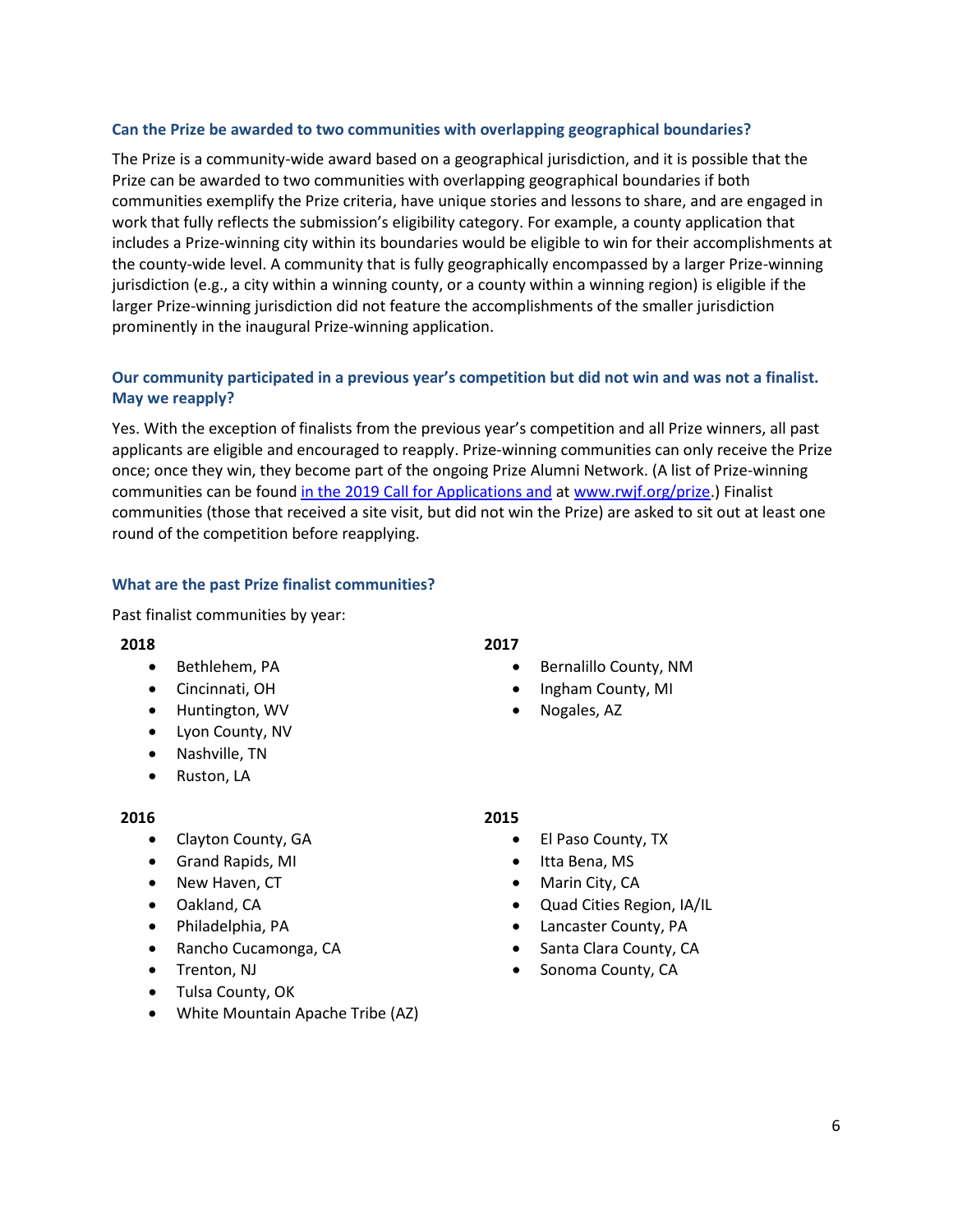#### **2014**

- Bexar County, TX
- Canton, OH
- East Baton Rouge Parish, LA
- Franklin County, ME
- Sitka, AK
- Van Buren County, IA

# **2013**

- Indianola, MS
- Richmond, CA
- Lucas County, OH
- Scott County, IN
- Somerville, MA

# <span id="page-6-0"></span>**How is the RWJF Culture of Health Prize different from a grant?**

The Prize recognizes and celebrates communities' successes – what they already have achieved – whereas grants typically provide funding tied to specific, time-limited goals and objectives aimed at the future. The Prize is a cash award, and community partners can decide together how to use the funds to benefit the community; budget reports to the Robert Wood Johnson Foundation (RWJF) or the University of Wisconsin Population Health Institute (UWPHI) on Prize expenditures are not required.

# <span id="page-6-1"></span>**Who should submit the application?**

The application should reflect the work of the community as a whole, not just one organization. Community members should select two people, who may or may not be from the same organization, to serve as primary and alternate contacts on the application.

# <span id="page-6-2"></span>**What are the responsibilities of the contact people on the application?**

The contact people listed in the community's Prize application, and preferably representing two different organizations, are responsible for ensuring the submission is complete; incomplete applications will be disqualified. The contacts will receive all communications about a community's Prize application. These communications include, but are not limited to, notifications about whether a community has been selected to advance from Phase I to Phase II of the selection process, and if selected for Phase II, whether a community has been selected as a finalist and invited to receive a site visit. The primary contact often serves as the local contact person for site visits; however, this can be delegated to another person or organization.

# <span id="page-6-3"></span>**Will submissions be accepted after the deadline?**

To be accepted, applicants must submit completed proposals by the time and date of the deadline. To be fair to all who submit proposals on time, this deadline is strictly enforced. All applicants should log in to my.rwjf.org and familiarize themselves with the application process and the online submission requirements well in advance of the submission deadline. Applicants are also encouraged to begin the process early to allow adequate time to collaborate with community partners. The submission process may be substantially slower when many users are simultaneously trying to submit their applications. Staff may not be able to assist all applicants in the final 24 hours before the submission deadline. Reasons such as lack of Internet connectivity, applicant server problems, confusion about time of deadline, or difficulty working with partners, are not grounds for exceptions.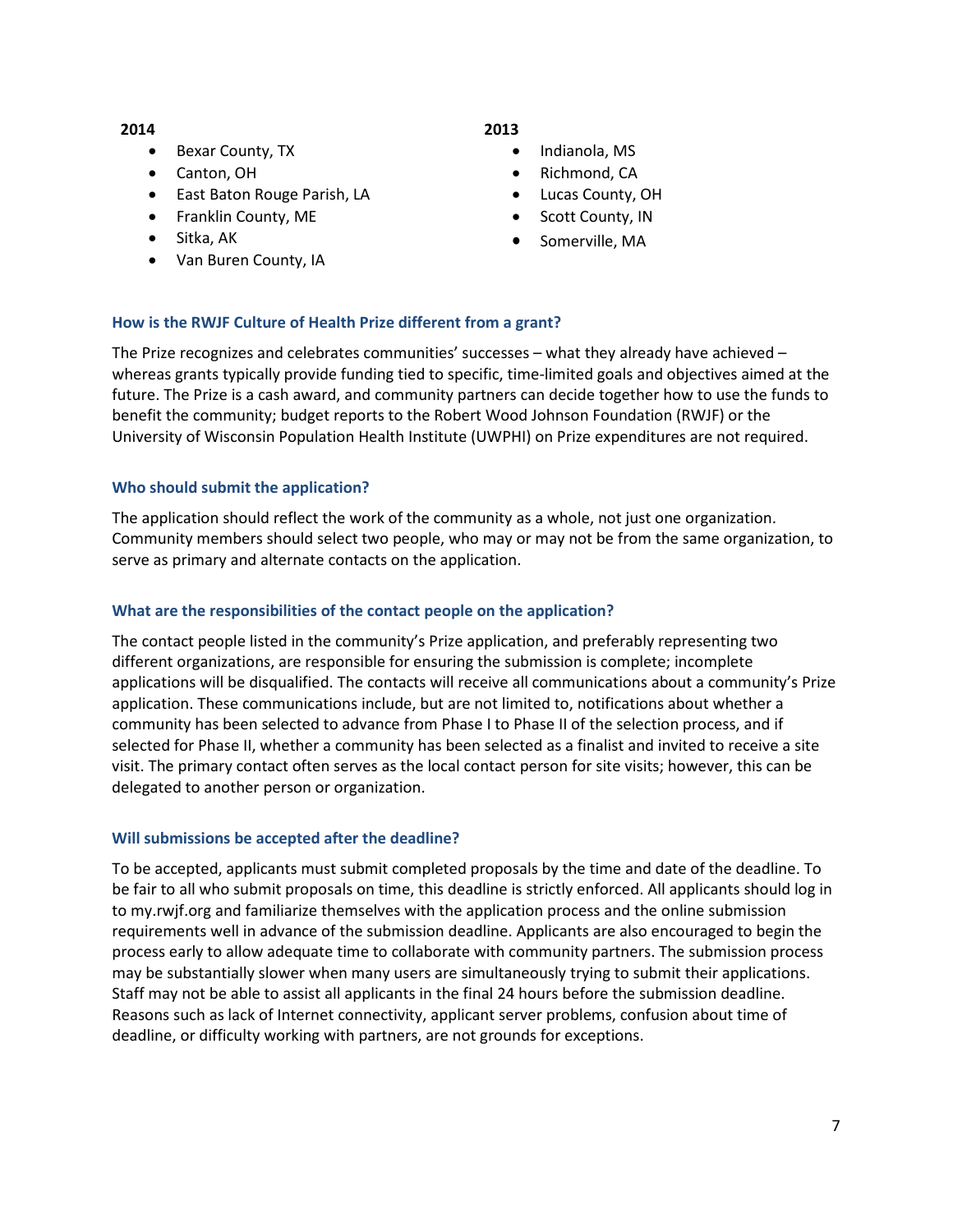#### <span id="page-7-0"></span>**What is the connection between the Prize and the County Health Rankings & Roadmaps?**

The RWJF Culture of Health Prize was originally conceived as part of the County Health Rankings & Roadmaps program [\(www.countyhealthrankings.org\)](http://www.countyhealthrankings.org/), a collaboration between RWJF and the University of Wisconsin Population Health Institute (UWPHI). Based on a [model of population health improvement,](http://www.countyhealthrankings.org/explore-health-rankings/what-and-why-we-rank) the County Health Rankings help communities see where they are doing well and where there are opportunities to improve across many factors that influence health and well-being – including health behaviors, clinical care, social and economic factors, and the physical environment. The County Health Rankings & Roadmaps are a call to action – designed to motivate and equip community leaders to work together to build a Culture of Health. Recognizing that every community is on a unique journey toward better health and that success stories are as diverse as our nation's populations, the RWJF Culture of Health Prize was established to shine a light on communities that are on the leading edge of building a Culture of Health and to inspire other communities to learn from their successes and challenges.

# <span id="page-7-1"></span>**Will applicant communities be judged according to their County Health Rankings?**

The Prize and its selection criteria are based on the sam[e model of population health improvement](http://www.countyhealthrankings.org/explore-health-rankings/what-and-why-we-rank) that underpins the County Health Rankings. This model is referenced in the first Prize criterion as a helpful framework for understanding the many factors that affect community health. However, selection criteria for the Prize are completely independent of use of the model and of health outcomes and health factor rankings. Communities will be judged on their accomplishments and how well they meet the six Prize criteria – not where they fall in the County Health Rankings.

# <span id="page-7-2"></span>**What is the connection between the Prize and Robert Wood Johnson Foundation's grantmaking program?**

The Prize is open to all communities, including those that have and have not previously received grants from the Robert Wood Johnson Foundation. Communities will be judged, using the six Prize criteria, on what they have accomplished relative to available resources, regardless of the funding source.

# <span id="page-7-3"></span>**How will applications be evaluated?**

The six Prize criteria (see 2019 Call for Applications pp. 6-7) will drive the judging throughout the selection process, from Phase I through the site visits. Judges are particularly interested in the extent to which accomplishments reflect the first three criteria, which are considered foundational to building a Culture of Health. Judges will not only review each criterion individually, but will also consider how the community creates momentum towards positive, inclusive, equitable and lasting change with an eye towards how the community has demonstrated creativity and determination in addressing a wide range of community improvement priorities.

# <span id="page-7-4"></span>**Are past applicants and/or past finalist communities evaluated differently?**

No. All applicants are evaluated according to the six Prize criteria and past applicants are not assessed differently from all other applicants. Past finalist communities that reapply when eligible and advance to Phase II of the competition will be asked to incorporate and emphasize how new and continued efforts and accomplishments demonstrate tangible progress toward building a Culture of Health across all six Prize criteria since their last Prize submission and site visit.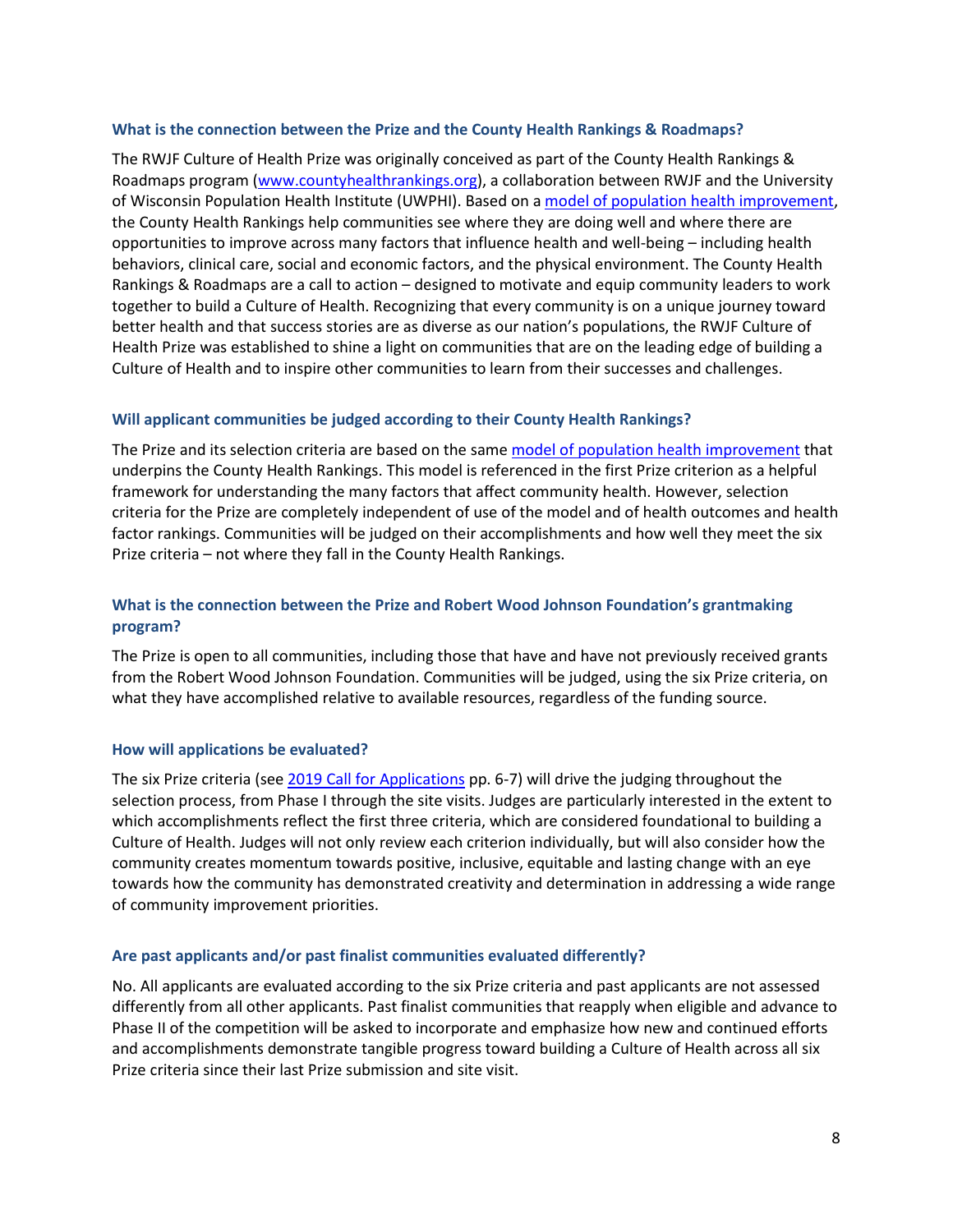#### <span id="page-8-0"></span>**How will winners be selected?**

Communities will advance from Phase I to Phase II based on how well their four accomplishments illustrate the six Prize criteria with a particular emphasis on the first three criteria: (1) defining health in the broadest possible terms, (2) committing to sustainable systems changes and policy-oriented longterm solutions, and (3) creating conditions that give everyone a fair and just opportunity to reach their best possible health. Advancing from Phase II to finalist status will also be based on a review of the application materials (written materials and community video) according to how well the community as a whole has embraced all six Prize criteria. Winners will be selected based on a combination of Phase I and II materials and how compelling, inspiring and real those materials become during the face-to-face site visit. During the site visit, communities may also feature accomplishments and information beyond what was included in the written application that supports how they are improving health and wellbeing in their community.

# <span id="page-8-1"></span>**What is the process for selecting the winners?**

Phase I and Phase II applications will be evaluated by a panel of judges that include staff from the Robert Wood Johnson Foundation, the University of Wisconsin Population Health Institute, and the Prize National Advisory Group, which is comprised of experts in building healthy communities from a variety of organizations across the nation. This process will determine the communities selected for a site visit. Site visitors also include staff from the Robert Wood Johnson Foundation, the University of Wisconsin Population Health Institute, and the Prize National Advisory Group. Site visitors will score each community visited based on the six Prize criteria. The final slate of winning communities will be approved by RWJF.

# <span id="page-8-2"></span>**Who are the national experts that are involved in the Prize selection process?**

Prize National Advisory Group members include:

- John Auerbach, MBA, *president / CEO,* Trust for America's Health
- Bettina Byrd-Giles, MA.Ed, *CEO,* The Bethesda Life Center, Inc.
- Colby Dailey, MA, *managing director,* Build Healthy Places Network
- Kristin Giantris, MPA, *managing director – consulting*, Nonprofit Finance Fund
- Ben Hecht, JD, *president / CEO*, Living Cities
- Justin Kii Huenemann, *president / CEO,* Notah Begay III Foundation
- Necole S. Irvin, JD, MPH, *principal*, Blackwood Advisors; Prize National Advisory Group Chair
- Letetia Daniels Jackson, BBA, *president / CEO*, Tandeka, LLC
- Janhavi Kirtane, *general manager / staff vice president*, CareMore Health System
- Paul Lindberg, *collective impact health specialist*, Partnership of United Way of the Columbia Gorge and Providence Hood River Hospital
- Marcus Littles, MPA, *senior partner,* Frontline Solutions
- Vilma Martínez-Domínguez, BS, *community development director*, City of Lawrence, Mayor's Liaison to the Mayor's Health Task Force
- Khanh Nguyen, JD, *senior program officer*, The Colorado Health Foundation
- Kalpana Ramiah, DrPH, MSc, *director of research,* America's Essential Hospitals
- Joe Reardon, JD, *president / CEO,* Greater Kansas City Chamber of Commerce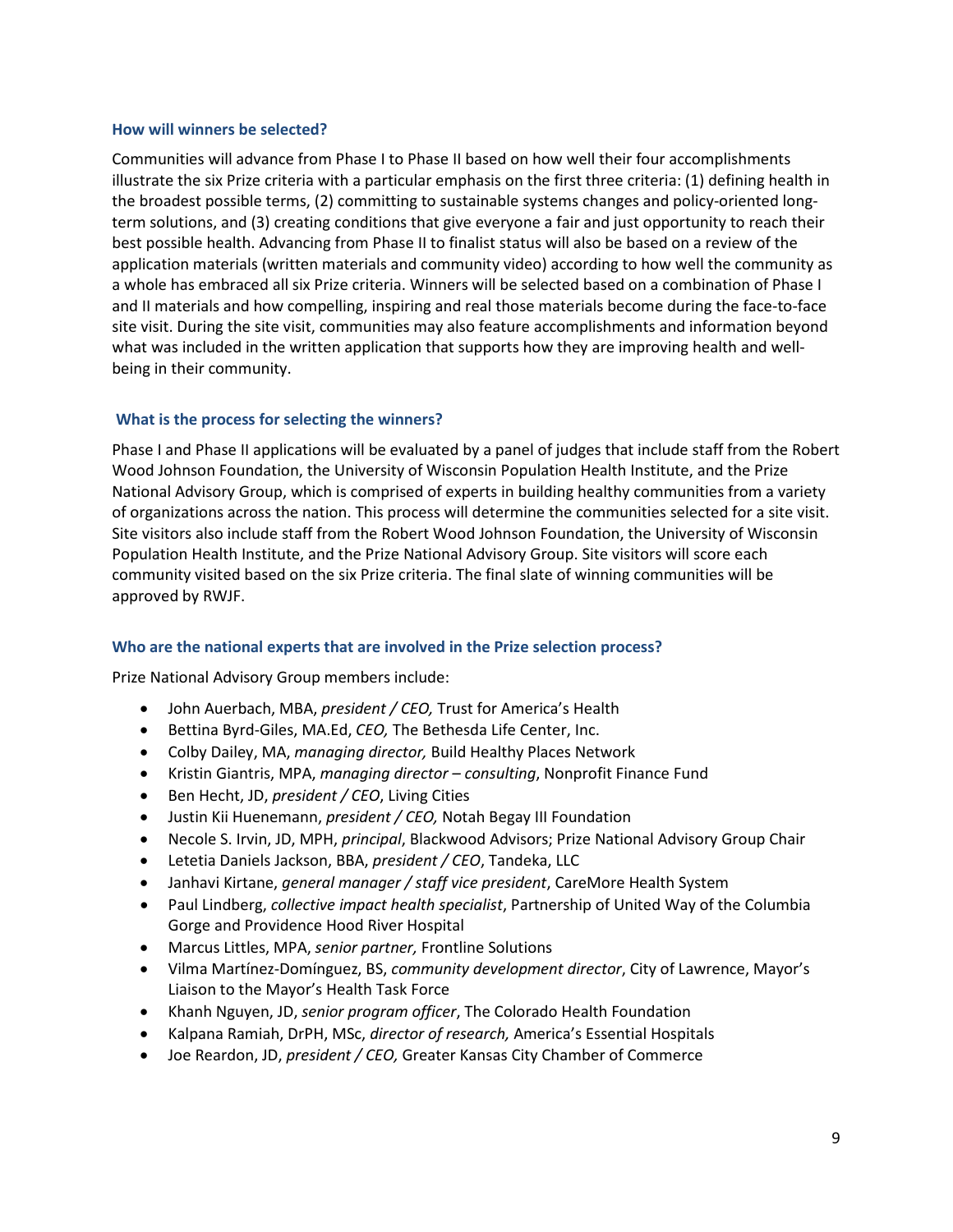National experts (and their affiliation at the time) involved in the past include:

- David G. Altman, PhD, *executive vice president, research, innovation, and product development*, Center for Creative Leadership
- Catherine M. Baase, MD, *global director, health services*, The Dow Chemical Company
- Georges C. Benjamin, MD, FACP, FACEP(E), *executive director*, American Public Health Association
- David Chase, BA, *vice president of national outreach*, Small Business Majority
- Antony Chiang, JD, *president*, Empire Health Foundation
- Kitty Hsu Dana, MBA, *vice president, community impact, health*, United Way Worldwide
- Crystal Echo Hawk, MA, *president / CEO*, Echo Hawk Consulting
- Ginny Ehrlich, MPH, D Ed, *former CEO, Clinton Health Matters initiative*, Clinton Foundation
- Lori Freeman, MBA, *chief executive officer*, Association of Maternal Child Health Programs
- Maeghan Gilmore, MPH, *program director – county solutions & innovation*, National Association of Counties
- Lavastian Glenn, BA, *program officer*, Mary Reynolds Babcock Foundation
- Phillip González, MA, *program director*, Community Catalyst
- Patricia Nez Henderson, MD, *program director*, Black Hills Center for American Indian Health
- Chris Kabel, MPH, *senior program officer*, The Kresge Foundation
- Mary Kramer, MA, *former Iowa State senator and former U.S. ambassador to Barbados*
- Sanne Magnan, MD, PhD, *president / CEO*, Institute for Clinical Systems Improvement
- Judith Monroe, MD, *director*, Office for State, Tribal, Local, and Territorial Support, Centers for Disease Control and Prevention
- Marcie Parkhurst, MCP, *associate director*, FSG
- Susan Patterson, BA, *program director*, Charlotte, NC, Knight Foundation
- Mary Pittman, DrPH, *president / CEO*, Public Health Institute
- Yanique Redwood, PhD, MPH, *president / CEO*, Consumer Health Foundation
- Lillian Rivera, RN, MSN, PhD, *administrator*, Florida Department of Health in Miami-Dade County
- Eduardo Sánchez, MD, MPH, FAAFP, *chief medical officer – prevention, chief – center for health metrics and evaluation,* American Heart Association
- Tim Size, MBA, *executive director*, Rural Wisconsin Health Cooperative
- Allen J. Smart, MPH, MA, *project director – rural philanthropy,* Campbell University
- Brian Smedley, PhD, *vice president and director*, Joint Center for Political and Economic Studies
- Marion Standish, JD, *director of community health*, The California Endowment
- David Stone, PhD, *associate professor of public health*, Northern Illinois University
- Sarah Strunk, MHA, *executive director*, Active Living by Design
- Kathy Sykes, MA, *senior advisor, aging initiative*, U.S. Environmental Protection Agency
- Julie Trocchio, RN, BSN, MS, *senior director, community benefit and continuing care*, Catholic Health Association
- Elizabeth M. Walker Romero, MS, *senior director*, Association of State and Territorial Health **Officials**
- Tracy Wiedt, MPH, *strategic director for healthy communities*, American Cancer Society
- David R. Williams, PhD, MPH, *Florence and Laura Norman professor of public health*, Harvard School of Public Health
- Valarie Wilson, MPA, *executive director*, The Atlanta Beltline Partnership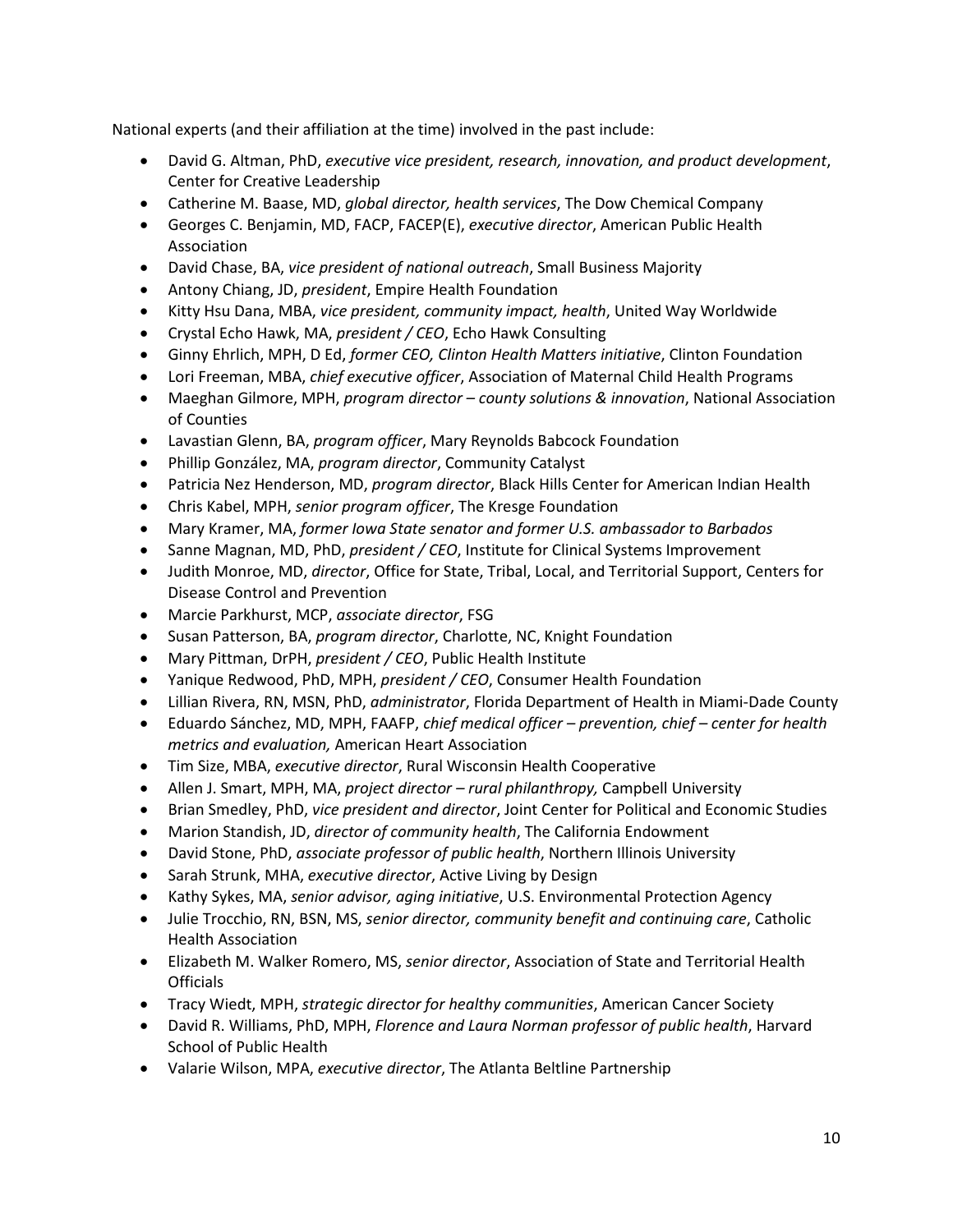#### <span id="page-10-0"></span>**May we submit letters of support on behalf of our application?**

No supplementary materials, including letters of support, will be accepted, but we strongly encourage you to highlight your partners and supporters in your application materials. There will be additional opportunities to directly feature your partners and supporters in your community video and/or site visit should you advance in the Prize selection process.

#### <span id="page-10-1"></span>**If my community wins, who gets the money?**

During Phase II, each applicant community will be required to designate a local U.S. governmental entity or tax exempt public charity operating in its community to accept the \$25,000 Prize on the community's behalf, should they win. To be eligible, the recommended Prize recipient must be a local U.S. governmental entity, including, but not limited to, state universities, or a tax exempt entity under section 501(c)(3) of the Internal Revenue Code (the "Code") and classified as other than a private foundation or Type III supporting organization under section 509 of the Code. RWJF will review the proposed recipients to make sure the organization meets this criteria and, in certain instances, it may be necessary to designate a different recipient. Community partners can decide together how to use the funds to benefit the community; budget reports to RWJF or UWPHI on Prize expenditures are not required.

#### <span id="page-10-2"></span>**Can any eligible community win?**

The Prize will be awarded to eligible communities that are each on their own unique journey toward improved health and well-being. Every community can participate in the process of becoming healthier. Judges will evaluate each applicant individually, considering demonstrated progress relative to the six Prize criteria in light of each community's unique challenges, opportunities and resources.

However, as a steward of private resources that must be used in the public's interest, RWJF reserves the right to disqualify a community or its designated Prize recipient should RWJF learn of circumstances involving that community or designated Prize recipient that conflict, in fact or in spirit, with RWJF's goals or values.

# <span id="page-10-3"></span>**What is expected of communities that win the RWJF Culture of Health Prize?**

Based on their demonstrated capacity for and dedication to creating lasting change, representatives from winning communities will be expected to serve as ambassadors for building a Culture of Health across America – sharing their successes, learning from others, and networking locally, regionally, and nationally. This may be accomplished via invitations to interview with print, radio, electronic or television media; present at regional, state or national conferences or webinars; serve on national advisory groups; or participate in other avenues yet to be determined. Prize winning communities are also invited to engage in ongoing learning and networking opportunities through the Prize Alumni Network. Winners will work closely with RWJF communications and UWPHI to prepare for these opportunities.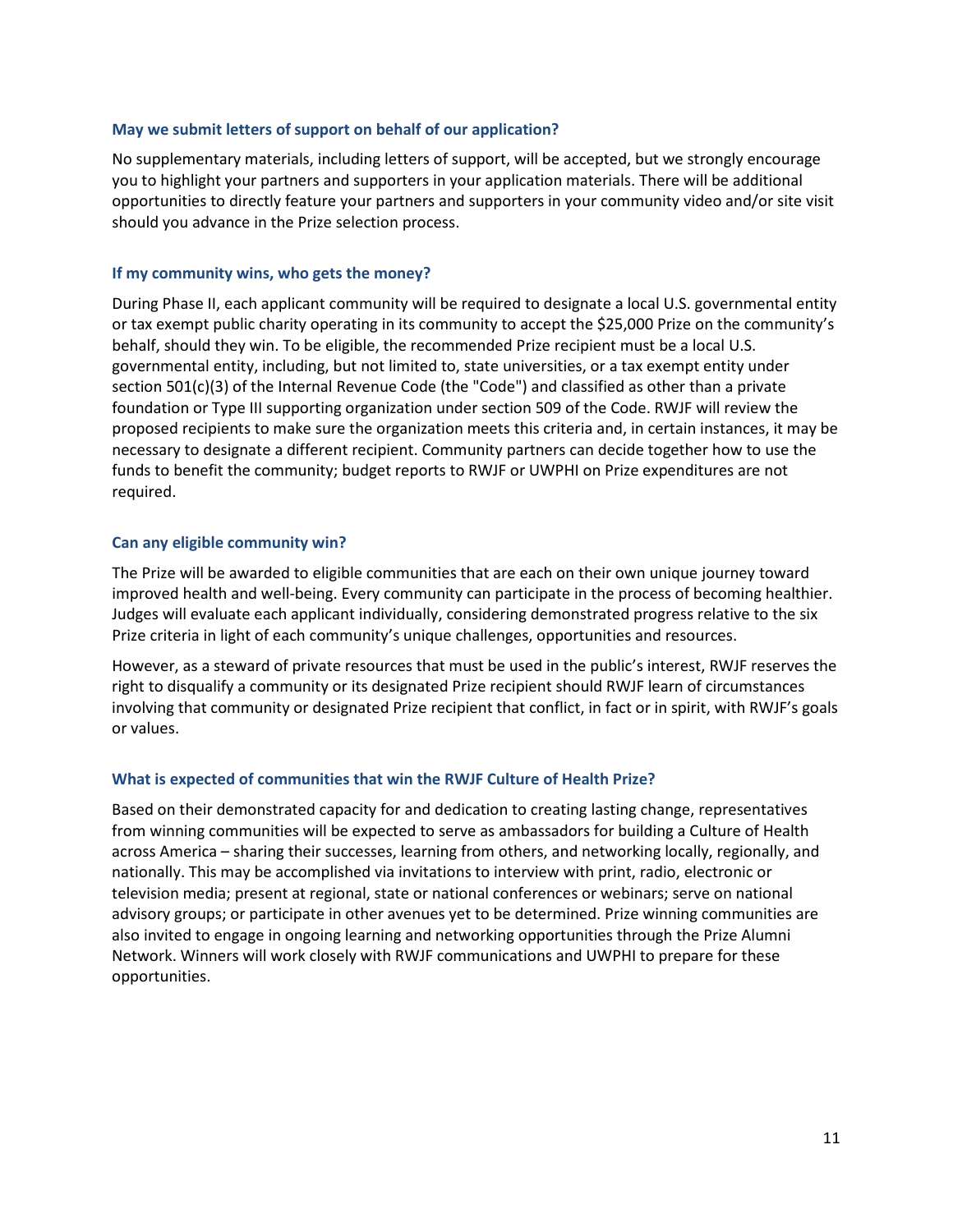# <span id="page-11-0"></span>**My community may not be quite ready to submit this year. How much do the criteria and selection process change from year to year? Could we use the criteria as guideposts for our readiness?**

The Robert Wood Johnson Foundation has an enduring commitment to the RWJF Culture of Health Prize. The Prize criteria are at the core of the program and are not expected to change substantially going forward. With this in mind, communities are encouraged to use the criteria as a general resource for community health improvement action as well as a tool for gauging readiness for applying for the Prize.

# <span id="page-11-1"></span>**We are interested in improving our application. Is there a way to find out why our community did not win last year?**

Due to the large volume of applications received, the program is unable to provide feedback to all communities about their past applications. Applicants that advance to Phase II and are not selected as finalists receive individualized written feedback about how their application did or did not reflect the six Prize criteria. Applicants that advance to the Site Visit Phase but do not win a Prize can receive individualized feedback at their request. Communities may also conduct a self-assessment of their application using the six Prize criteria found in the Call for Applications. Additional tools that can assist your community with advancing your work to improve health and well-being include the [Roadmaps to](http://www.countyhealthrankings.org/take-action-improve-health/action-center)  Health [Action Center](http://www.countyhealthrankings.org/take-action-improve-health/action-center) and [What Works for Health.](http://www.countyhealthrankings.org/take-action-to-improve-health/what-works-for-health)

# <span id="page-11-2"></span>**Will there be a Call for Applications for the RWJF Culture of Health Prize released for 2020?**

The Robert Wood Johnson Foundation plans to issue a Call for Applications for the 2020 Prize competition in the summer of 2019.

#### <span id="page-11-3"></span>**Whom may I contact for more information?**

For more information on the RWJF Culture of Health Prize, please contact: Carrie Carroll, Deputy Director, RWJF Culture of Health Prize, email: [info@cohprize.wisc.edu.](mailto:Info@cohprize.wisc.edu)

# <span id="page-11-4"></span>*Phase I FAQs*

# <span id="page-11-5"></span>**Do we need accomplishments in all four factor areas of the County Health Rankings model in order to apply?**

There is not a specific requirement for one accomplishment per health factor; however, applicants are encouraged to elevate accomplishments that best exemplify the Prize criteria and as such are strongly encouraged to consider how work across their community reflects a balanced portfolio across the multiple determinants of health, for example as reflected in the [County Health Rankings](http://www.countyhealthrankings.org/explore-health-rankings/what-and-why-we-rank) model. While policies, programs, and strategies that support healthy eating, physical activity, and other health behaviors are important, they are only one piece of the puzzle. Standing alone, these will not result in a competitive application. Because of their strong influence on health outcomes, judges have particular interest in accomplishments targeting action to improve the social and economic factors (i.e., education, employment, income, family & social support, community safety). Applicants that advance to Phase II of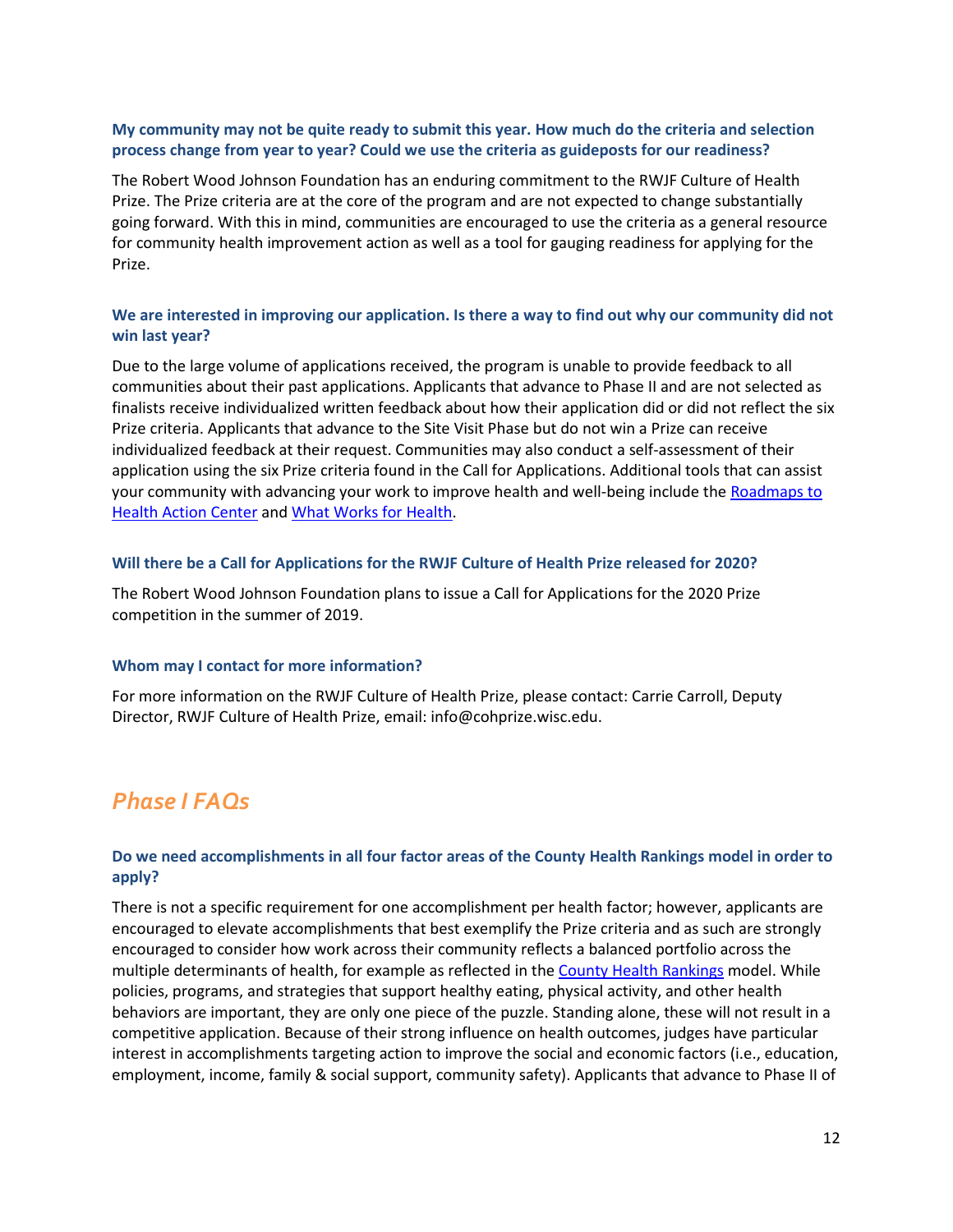the competition will be asked to provide additional information about how they are working across the multiple determinants of health.

#### <span id="page-12-0"></span>**We are having a hard time deciding on just four accomplishments to feature. What do you suggest?**

There is no best way to determine which accomplishments to feature in your application, but we encourage community members to collaborate on these decisions and keep the six Prize criteria top of mind during your deliberations. An accomplishment may be an individual policy, program, or strategy, or an integrated or closely-related collection of policies, programs, or strategies. Taken together, your four accomplishments should reflect your community's response to identified needs and progress toward better health, including how accomplishments address challenges and how they may impact certain geographic areas or populations in the community. Communities that move to Phase II will have the opportunity to showcase additional information about their accomplishments and how they are meeting all six Prize criteria.

# <span id="page-12-1"></span>**What are excluded or marginalized populations as referenced in the Prize criteria?**

Excluded or marginalized populations refer to groups of people "who have often suffered discrimination or been excluded or marginalized from society and the health-promoting resources it has to offer. They have been pushed to society's margins, with inadequate access to key opportunities. They are economically and/or socially disadvantaged. Examples of historically excluded/marginalized or disadvantaged groups include—but are not limited to—people of color; people living in poverty, particularly across generations; religious minorities; people with physical or mental disabilities; LGBTQ persons; and women." (Definition from: [What Is Health Equity? And What Difference Does a Definition](https://www.rwjf.org/content/dam/farm/reports/issue_briefs/2017/rwjf437393)  [Make?,](https://www.rwjf.org/content/dam/farm/reports/issue_briefs/2017/rwjf437393) Braveman et al., 2017, p. 4.) *(Added Dec. 2018)*

#### <span id="page-12-2"></span>**What are policy and systems changes as referenced in the Prize criteria?**

In general, these types of changes represent a shift from thinking about improving individual health to thinking about how to improve health, opportunity, and equity at a population level by making healthy choices the easy choices and by creating conditions that provide opportunities for all community residents to be their healthiest. Policy change includes the passing of laws, ordinances, resolutions, mandates, regulations, or rules; system change involves change made to the rules or processes within an organization or the rules or processes that guide how different organizations and groups work together. Policy change can also enable successful programs to be replicated and/or funded. These changes may target many different kinds and sizes of populations. For example, policy changes in education could affect students and their families in one school, a whole school district, a county, or a state. Successful applicants tend to feature a strategic mix of policy, programmatic, and systems changes that are designed to last.

#### <span id="page-12-3"></span>**What if our community hasn't yet undertaken work in the area of policy and systems change?**

This work is difficult – but it's crucial for improving population health. Communities that have not yet done this type of work may not yet be competitive for the Prize, but we encourage you to explore the wide variety of resources available to communities in this area, including the Roadmaps to Health Action [Center](http://www.countyhealthrankings.org/take-action-improve-health/action-center) and [What Works for Health.](http://www.countyhealthrankings.org/take-action-to-improve-health/what-works-for-health)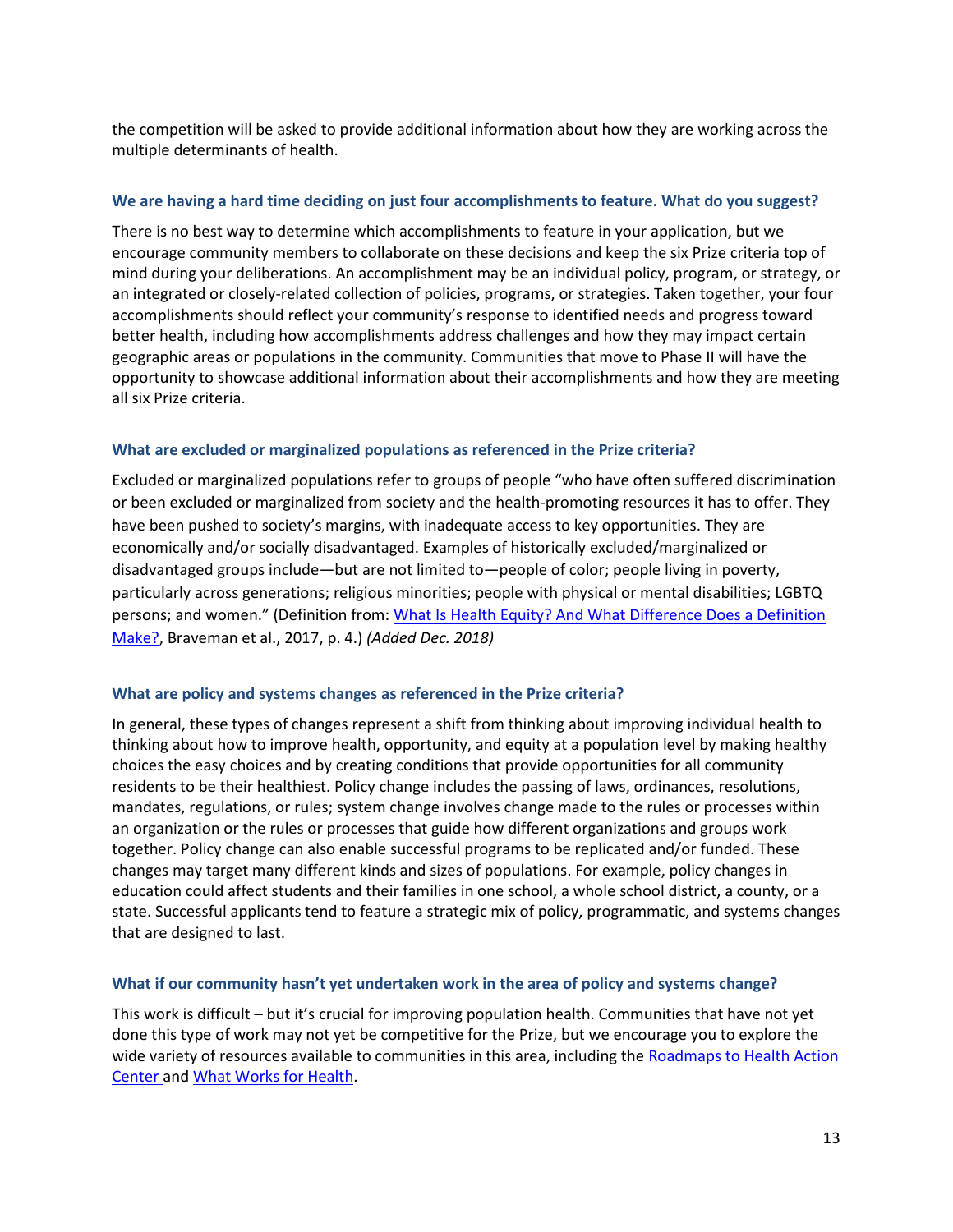#### <span id="page-13-0"></span>**What type of data should a community be ready to submit with their application?**

In your Phase I application essay, we encourage communities to include qualitative and quantitative process measures, outcome data, and stories of success that you are most proud of and that best demonstrate how your community's efforts align with the Prize criteria. We are not seeking reports or studies in the Phase I application. As an applicant community is invited to advance in the Prize competition from Phase I to Phase II and the site visit, there are increasing opportunities to share outcome data with the judges.

# <span id="page-13-1"></span>**Our community uses a collective impact approach. How should we represent this in our Prize application?**

One or more of your collective impact accomplishments could be featured in the four accomplishments required in the Phase I application for the Prize. The five key elements of [collective impact](http://www.fsg.org/publications/collective-impact) are also woven into the six Prize criteria, so use your successes in collective impact to tell us how you have done your work. For example, shared measurement systems in collective impact can be an integral part of Prize Criterion #6—Measuring and sharing progress and results.

# <span id="page-13-2"></span>**Communities benefit from many different types of partnerships and collaborations, including those with organizations located outside their geopolitical boundaries. May we consider such partnerships for our Phase I essay?**

Yes. Community applicants are encouraged to illustrate the depth and breadth of collaborations and partnerships within and beyond their communities. Please keep in mind, however, that judges seek to honor communities that are driving the process from within. Communities should be able to demonstrate an internal force and passion for community health improvement that is independent of external contributions.

# <span id="page-13-3"></span>**What is the ideal number of partners to involve in a successful application?**

There is no ideal number or minimum number of partners to include. Rather, the application should address how partners across sectors are collaborating and working together toward a shared goal of improving health and well-being across the community, and how this work represents the six Prize criteria. References to partnership and collaboration in the Prize criteria are broadly defined and may include both formal and informal relationships between community members, organizations, and sectors.

# <span id="page-13-4"></span>**Do judges give preference to applications that emphasize well-established policies, programs, or strategies?**

Applicant communities are encouraged to demonstrate a balanced approach to community improvement that may feature well-established accomplishments as well as newly implemented efforts, selecting four that collectively best exemplify the six Prize criteria. All four accomplishments do need to convey action moving forward, however; planning and convening processes such as coalition development, community health assessments, or improvement plans do not qualify as "accomplishments" for this submission. This type of foundational work can be featured in the introduction of your Phase I essay.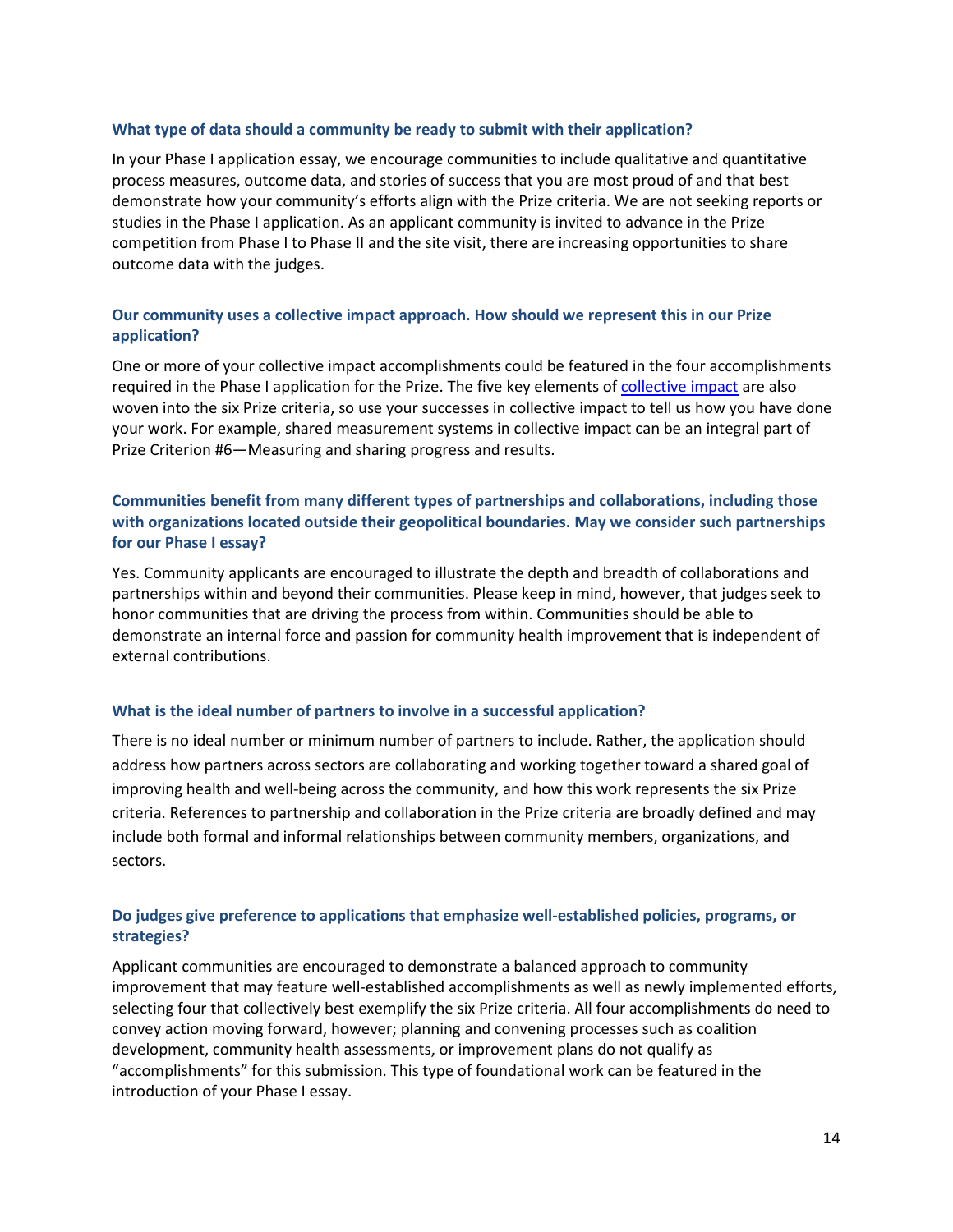### <span id="page-14-0"></span>**Are Prize criteria ranked in order of importance?**

The six Prize criteria together drive the RWJF Culture of Health Prize competition from beginning to end; all play a vital role in selection of winners. That said, special consideration is given to the first three criteria throughout all stages of the review process: (1) defining health in the broadest possible terms; (2) committing to sustainable systems changes and policy-oriented long-term solutions; and (3) creating conditions that give everyone a fair and just opportunity to reach their best possible health.

#### <span id="page-14-1"></span>**How are applicants notified if they are advancing to Phase II?**

All applicants will be notified by email. Those advancing to Phase II will receive an invitation with detailed instructions about requirements and deadlines for the next stage of the process.

# <span id="page-14-2"></span>*Phase II FAQs*

#### <span id="page-14-3"></span>**What will be required as part of the Phase II Application?**

For Phase II, invited community applicants will:

- Submit a second essay to provide judges with additional information about community health improvement efforts, with a focus on *what* they have done and *how* they have done it, including how the community is working across all six Prize criteria.
- Prepare a brief four-minute video that brings the community's story to life through the voices of its residents.
- Draft a site visit itinerary to give judges a sense of what they might see and who they might meet should the community be selected as a finalist.
- Designate a local governmental entity or tax exempt public charity within the community to accept the \$25,000 Prize on the community's behalf, should their community win.

# <span id="page-14-4"></span>**Should the Phase II essay include a statement of how we intend to use the Prize money should we win?**

No. The RWJF Culture of Health Prize offers a cash prize of \$25,000 to each winning community. There is no need or expectation for applicant communities to state their intentions about how the cash prize will be used anywhere in application materials.

#### <span id="page-14-5"></span>**Is a community video required of applicants?**

Yes, but only for those communities that are selected to advance to Phase II of the competition. The community video is intended to supplement the written application materials by allowing judges to hear about the community's improvement journey from the voices and perspectives of community residents most affected by local challenges. Judges' assessments of your video will be based on thoughtfulness of content rather than production quality. *(Revised Dec. 2018)*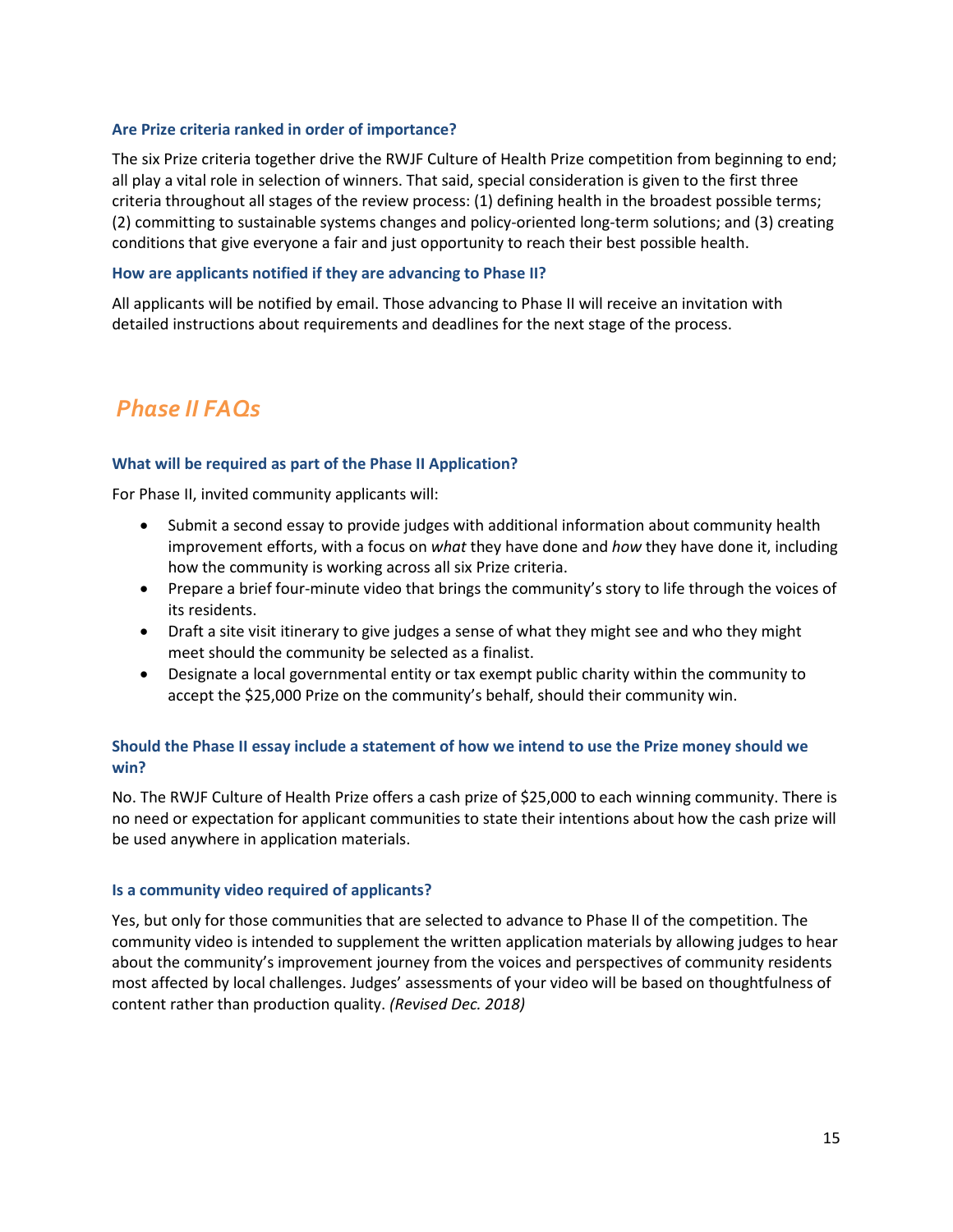#### <span id="page-15-0"></span>**Could you recommend a quick, easy, and inexpensive way to create a community video?**

For production, communities may wish to consider using [Animoto.com,](https://animoto.com/) [Windows Movie Maker,](http://www.videowinsoft.com/videowin-movie-maker.html) [iMovie,](http://www.apple.com/mac/imovie/) or other user-friendly sites that offer services for free or nominal costs. You may also want to tap into the creative expertise that already exists in your community. For example, former applicants have enlisted the help of their local media, high school video clubs, local businesses, and/or youth organizations. You may have other assets to tap in your community. Because judges' assessments of your video will be based on content rather than production quality, there is no need to have professional narration or to have the video professionally edited. We strongly urge communities to rely on economical, user-friendly, online video-production platforms (such as those listed above) in lieu of more costly options.

#### <span id="page-15-1"></span>**How long should the community video be?**

The community video may be up to 4 minutes (240 seconds) in length.

# <span id="page-15-2"></span>**The videos featuring the winning communities on the RWJF website are very well done. Are these videos submitted by communities as part of their applications or are they produced for the announcement of winners?**

The [featured videos](http://www.rwjf.org/prize) are produced by RWJF following winner selection; these videos were NOT submitted by applicant communities. For the Phase II video submission, communities are encouraged to make use of user-friendly and low-cost options such as those described in the previous question.

# <span id="page-15-3"></span>**Should the community video focus on the four accomplishments from the Phase I application or should we think more broadly?**

Judges will be looking to the community video as an opportunity to hear about the community's improvement journey from the voices and perspectives of community residents most affected by local challenges. Therefore, in creating the video, communities are encouraged to think broadly and use the video submission as a means to showcase community voices and engagement, rather than to reiterate Phase I or Phase II essay content. *(Revised Dec. 2018)*

#### <span id="page-15-4"></span>**Are past Prize winners available to provide advice or guidance to future applicants?**

As ambassadors for the Prize, RWJF Culture of Health Prize winners share a desire to inspire community improvement efforts throughout the nation, a role which includes but is not limited to discussing their work at local, regional, state, and national forums. Communities are encouraged to learn about the winners through the videos and content in the [Prize Gallery,](http://www.rwjf.org/prize) rather than contacting winners directly.

#### <span id="page-15-5"></span>**May the primary or alternate contact organizations serve as the Prize recipient and receive the \$25,000 award should the community win?**

Yes. The primary or alternate contact organizations may also serve as the Prize recipient so long as the organization satisfies the necessary requirements (i.e., a local U.S. governmental entity, including, but not limited to, state universities, or a tax exempt entity under section 501(c)(3) of the Internal Revenue Code (the "Code") and classified as other than a private foundation or Type III supporting organization under section 509 of the Code).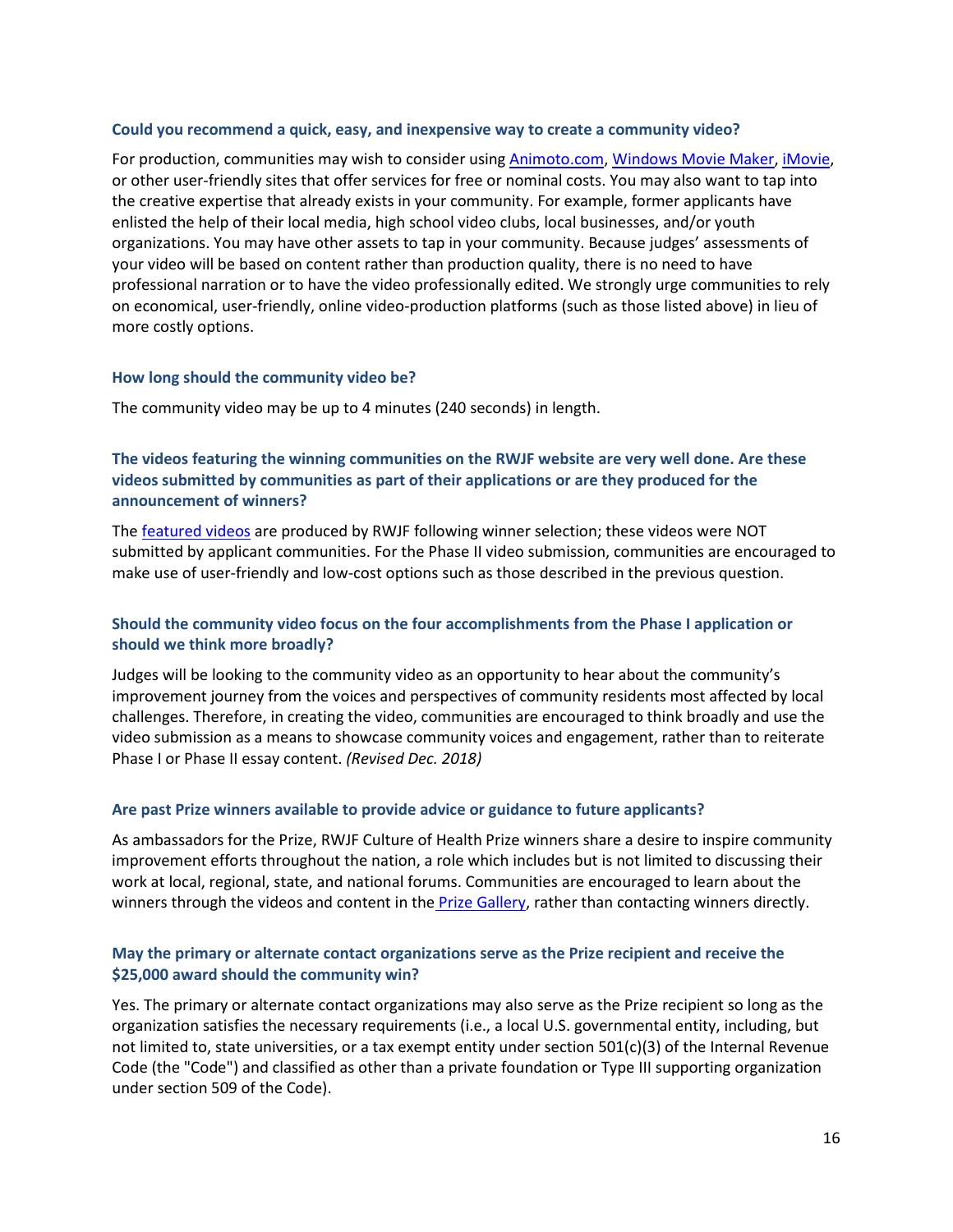# <span id="page-16-0"></span>*Finalist & Site Visit FAQs*

# <span id="page-16-1"></span>**When will the site visits take place?**

Site visits for the 2019 Prize competition will take place between late March and the end of May 2019.

# <span id="page-16-2"></span>**How will site visits be scheduled?**

If your community is selected as a finalist, you will be contacted by RWJF Culture of Health Prize staff at UWPHI, who will ask you to complete a questionnaire (generally within three to five business days of notification) to determine which of the possible site visit dates will work for your community.

#### <span id="page-16-3"></span>**How long will site visits last?**

Site visitors will be in your community for about 24 hours. The visit itself will take place over two days, typically beginning in the early afternoon of the first day and ending around noon on the second.

#### <span id="page-16-4"></span>**How many site visitors will participate?**

Each RWJF Culture of Health Prize site visit team will typically have five members. Site visitors will represent the Robert Wood Johnson Foundation, the University of Wisconsin Population Health Institute, and members of the Prize National Advisory Group, which is comprised of experts in building healthy communities from a variety of organizations across the nation.

# <span id="page-16-5"></span>**What happens during a site visit?**

The site visit is an opportunity for finalist communities to showcase their accomplishments and bring life and voice to the Phase I and II submissions. Site visits typically include the following three elements:

# **Community Tour**

The Community Tour (3 ½ hours) is an opportunity for community members to provide site visitors with a first-hand introduction to the people, places, policies, systems and environmental changes that make the community unique and that have played a prominent role in the community's health improvement story.

#### **Round-table Conversation: Standpoints on Community Change**

The round-table conversation (2 hours) is an opportunity to introduce site visitors to six formal and informal community leaders to discuss the history of health improvement in the community, visions for the future, driving forces behind community efforts, challenges faced, and how all the pieces fit together.

#### **Community Conversation**

The community conversation (3 hours) convenes a broader group of approximately 20 community participants to discuss diverse perspectives about the community's journey toward better health and to share stories, reflections, and insights that speak to how the six Prize criteria are reflected in collective efforts.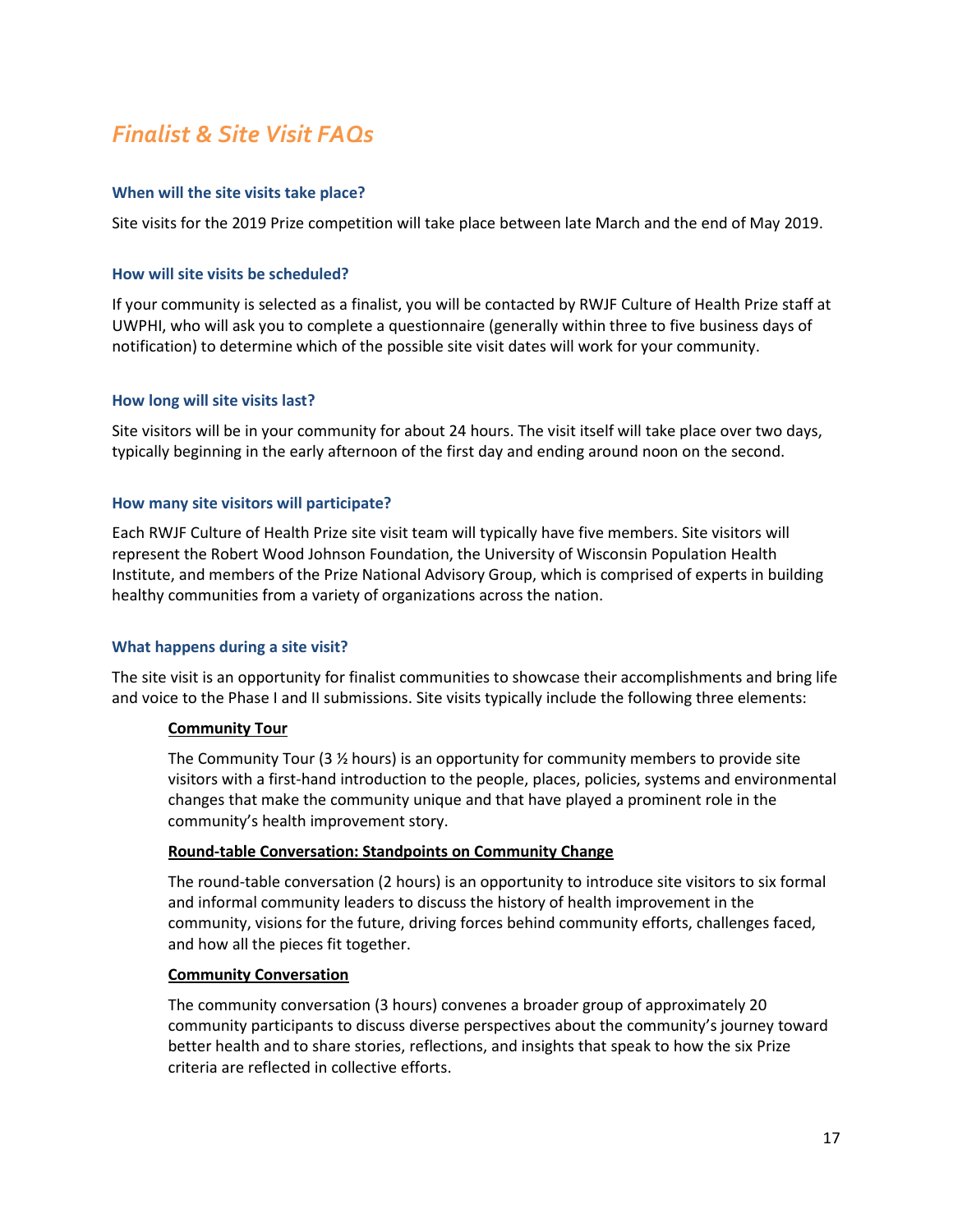More specific guidance and resources will be available for those invited to participate in the site visit phase of the competition.

# <span id="page-17-0"></span>**Who organizes the site visit?**

The community will be asked to decide on primary and alternate points of contact for communications with RWJF Culture of Health Prize staff at UWPHI during the site visit phase. An initial request will be extended to the Primary Contact listed on the community's application. These individuals will provide leadership for organizing the three elements of the site visit (Community Tour, Leadership Conversation, and Community Conversation) and will coordinate all logistics with the Prize staff.

# <span id="page-17-1"></span>**Who pays for the site visit?**

To acknowledge the time and effort it takes to host a site visit, the Prize program offers finalist communities a total site visit payment of \$4,000. A minor portion of this payment is intended to cover any food, venue, or transportation costs associated with the site visit, which the community will arrange. All travel expenses for the RWJF Culture of Health Prize site visit team will be covered by the Prize program.

# <span id="page-17-2"></span>**May finalist communities offer gifts to site visitors?**

No. To be fair to communities we have a no gift policy. Site visitors find it helpful, though, to receive brief written materials to highlight and build upon what they see and hear during the visit.

# <span id="page-17-3"></span>**How will we be notified if we have won the Prize?**

All finalist communities will be notified by phone and/or email as to whether they have won the Prize. Additional information on the timing of this notification will be provided during the site visit.

# <span id="page-17-4"></span>**What happens if we win?**

Lots! RWJF and UWPHI will work collaboratively with you to help prepare for a national event and media outreach around the announcement of the Prize winners. Here are a few of the initial activities you can anticipate:

- Your community will be assigned a communications liaison from the RWJF communications team. This person's responsibility is to coordinate all communications and media activities for your community.
- A video crew, a writer, and a photographer will come to your community and work with you to help tell your story.
- You will work with the communications liaison to prepare media releases and outreach to media, policymakers and other audiences.
- You will identify which members of your community will attend the national RWJF Culture of Health Prize Celebration & Learning Event, and RWJF will fund travel for several members of your community to attend the event.
- During the Celebration & Learning Event, community members in attendance will play a variety of roles, including accepting the Prize on the community's behalf, sharing your successes, and, in